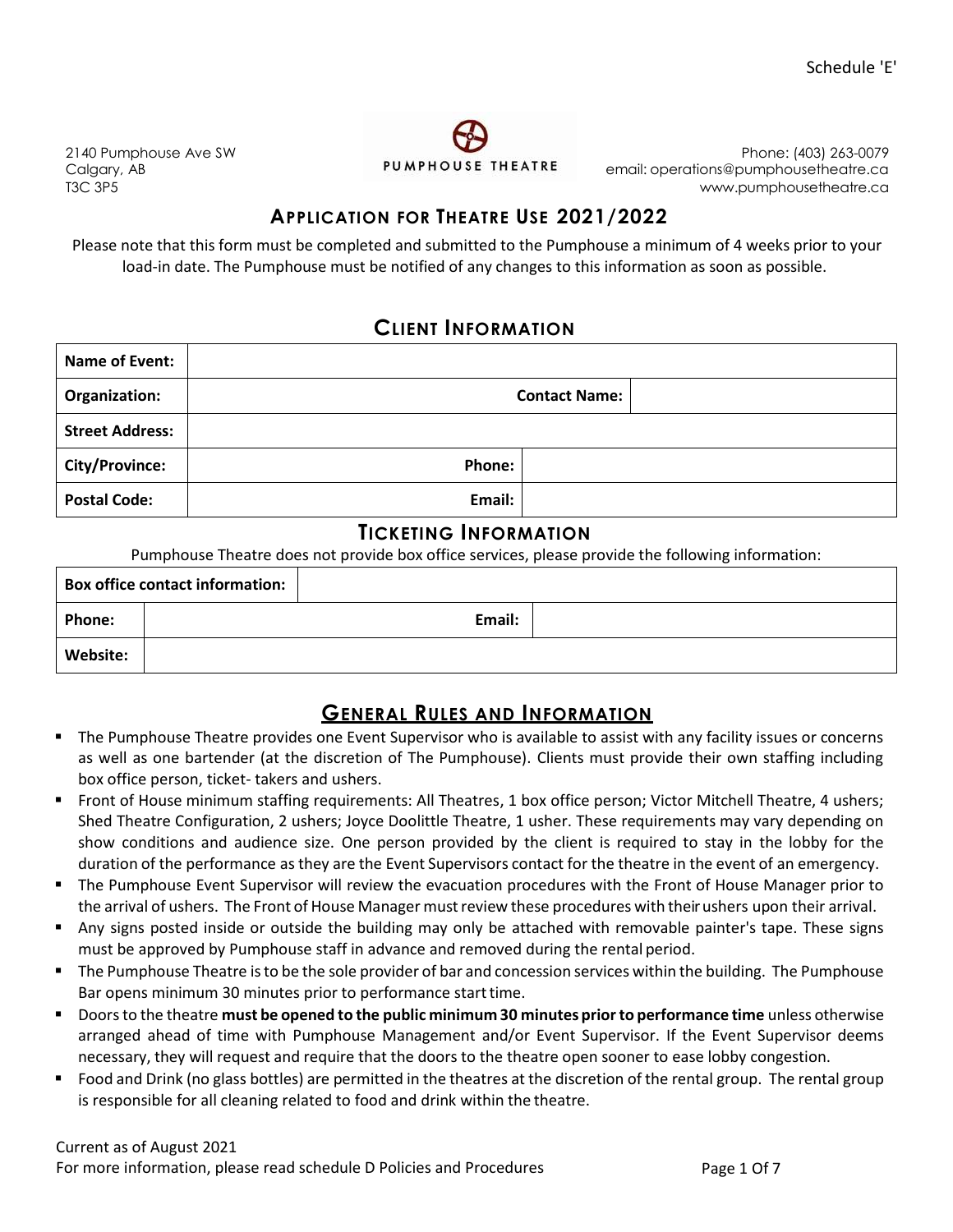- Post-show receptions involving alcohol must be approved in advance. Please contact us **4 weeks** prior to your reception to arrange AGLC permission and any special bar requirements. *All alcohol must be dispensed by Pumphouse staff. All alcohol must be provided by the Pumphouse Theatres as per AGLCregulations*
- Sparkling Wine may be purchased for post-show receptions at a cost of \$17/bottle. Please contact us at least 2 weeks in advance to arrange.
- Any promotional materials produced for events occurring at the Pumphouse Theatre are required to include our logo. Logos may be downloaded from our website at [www.pumphousetheatre.ca o](http://www.pumphousetheatre.ca/)r by contacting admin@pumphousetheatre.ca. The logo may not be stretched or altered in anyway.
- Due to Calgary Health Region regulations, the Pumphouse Theatre does not permit any animals on the premises with the exception of guide dogs. Exceptions must be prearranged with the Operations Manager.
- No smoking in the theatre or building at any time. This includes, but is not limited to vaporizer pens, herbal cigarettes, tobacco based cigarettes, cigars, marijuana and all related paraphernalia.
- All activities that happen within Pumphouse Park as well as the general exterior of the theatre must adhere to the City of Calgary parks and recreations rules and regulations as well as the City of Calgary bylaws
- **Pumphouse Theatre Society has a zero tolerance policy for the bullying or harassment of anyone on the premises.** This includes, but is not limited to: Pumphouse Theatre Staff, Client Staff, Volunteers and Patrons. Including but not limited to any activities that occur during set up, take down, classes and performances.
- There will be zero tolerance for working while intoxicated. Intoxication can include, but is not limited to alcohol, marijuana, prescription drugs and illegal drugs. This applies, but is not limited to: Pumphouse Theatre Staff as well as Client Staff, Volunteers. If anyone is found to be working while intoxicated they will be asked to stop work and cannot resume until intoxication has passed.
- There will be zero tolerance for consuming substances which can lead to intoxication during the periods of set up and take down in the theatres. During setup, the theatres are temporary construction zones and best working practices will be adhered to.
- Any equipment or set pieces belonging to the client left in the building past the load out date will be subject to a \$250 fine per week or part thereof.
- If you are using our dumpster on strike and waste is not properly broken down to fit within the closed dumpster an extra fee will apply.
- The shop is a common space that can be used by both theatre groups upon loading in. It may also be used as a crossover during performances in the Victor Mitchell/Shed Theatre. However, it is not a storage area for scenery or props, and must be left clean after every performance. Should a theatre group require the use of the shop for this purpose, please enquire 4 weeks ahead of time as extra rental charges mayapply.
- If props or set pieces left in the shop need to be moved by Pumphouse Theatre staff for access to our riser rental program or otherwise we cannot guarantee the safety of the items.
- Any items found blocking a fire door, stairwell or either of the pathways/doors marked do not block will be removed immediately regardless of whether or not a show is in progress. Please familiarize yourself with these areas.
- The Pumphouse Theatre does not guarantee access to the Classroom as a Joyce Doolittle crossover. It is used for both classes and meetings; it may be in use during a rental period. Please advise us at least 4 weeks ahead of time should you wish to use this area. Should a client wish to use the Classroom as a rehearsal space/dressing room during their rental period extra charges will apply.
- Janitorial services and damages beyond normal wear and tear to the building and equipment will be charged back to the rental group.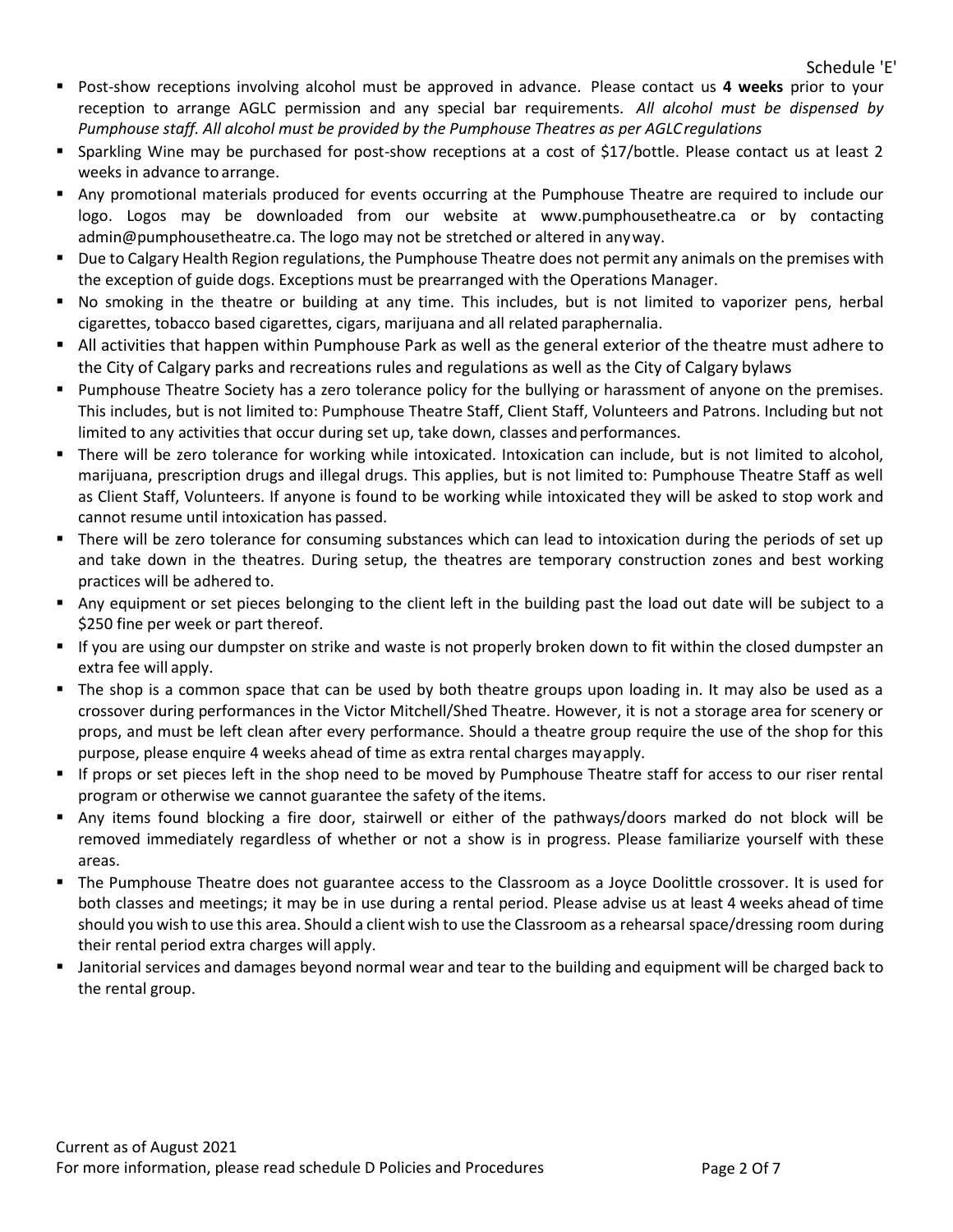| Please indicate which venue you are requesting: |                            |                      |  |  |  |  |  |  |  |  |  |
|-------------------------------------------------|----------------------------|----------------------|--|--|--|--|--|--|--|--|--|
| Joyce Doolittle Theatre                         | Victor Mitchell Theatre    | <b>Full Facility</b> |  |  |  |  |  |  |  |  |  |
| Classroom/Crossover                             | Shed Theatre Configuration | Workshop             |  |  |  |  |  |  |  |  |  |
| Booking Dates:                                  |                            | Load out Date:       |  |  |  |  |  |  |  |  |  |

### **Please indicate which venue you are requesting:**

#### **Please list schedule below. Schedule is subject to approval.**

|             | Load-in     | <b>Rehearsals</b> |             |  |  |  |  |
|-------------|-------------|-------------------|-------------|--|--|--|--|
| <b>Date</b> | <b>Time</b> | Date              | <b>Time</b> |  |  |  |  |
|             |             |                   |             |  |  |  |  |
|             |             |                   |             |  |  |  |  |
|             |             |                   |             |  |  |  |  |
|             |             |                   |             |  |  |  |  |

#### **Performance Dates** *(attach separate sheet if necessary)*

| <b>Date</b> | <b>Performance Start Time</b> | Date | <b>Performance Start Time</b> |
|-------------|-------------------------------|------|-------------------------------|
|             |                               |      |                               |
|             |                               |      |                               |
|             |                               |      |                               |
|             |                               |      |                               |
|             |                               |      |                               |
|             |                               |      |                               |

Please specify any other times you need access (i.e. Media call, extra rehearsal, etc.…)

*The Pumphouse cannot guarantee venue access outside of requested times without prior notice and confirmation*

### **VENUE ACCESS**

**Scheduled Load-in/Rehearsal Days:** The theatre is open for use between the hours of **10:00am and 11:00pm**. If you require access to the theatre outside of these hours you must make a request to the Operations Manager a **minimum of two weeks** prior. An overtime charge will apply for each additional hour or part thereof.

If overtime is required the night of and is not requested and approved in a timely fashion the building will close at 11:00pm, **No overtime will be allowed**. Overtime requests the night of are at the discretion of the staff member on duty and is not guaranteed. If overtime is approved in advance, but not required, the client must provide **48 hours' notice** or there will still be a charge for the overtime scheduled.

Scheduled Performance Days: The theatre is open for use two hours prior to performance start time until 11:00pm. If you wish to exceed these hours, please see the overtime rules above.

Scheduled Load-out Days: No overtime will be charged for time spent in the theatre after 11:00pm on these days unless the load-out is taking unreasonably long.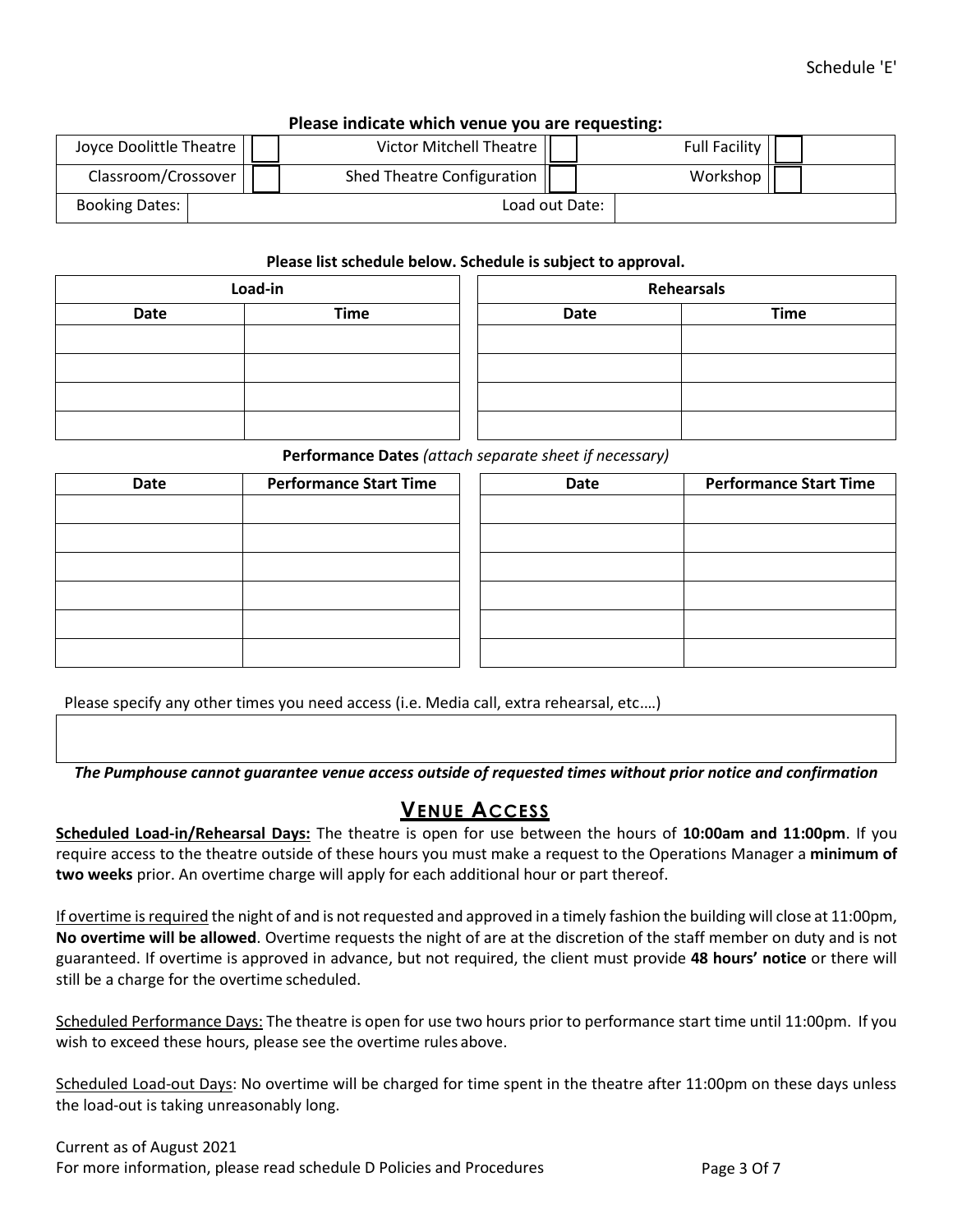# **TECHNICAL INFORMATION**

- The rental group is required to provide qualified people to operate all theatrical equipment. Training on Pumphouse Theatre equipment for those not familiar with it should be scheduled with the Operations Manager. A mandatory light hanging tutorial and safety chat will occur at the start of load in, provided by Pumphouse Staff.
- The Pumphouse Theatre does not have a fly system. All rigging must come off the lighting grid or trussing and must be approved by the Operations Manager or an Event Supervisor. Any item not approved cannot be used. Clients are responsible for their ownrigging.
- The Pumphouse Theatre Operations Manager or their designate shall approve all rigging prior to load-in. Actual rigging must be supervised by Pumphouse staff and installed by theclient.
	- Rigging is classified as any item, which is attached to the grid or truss system that is not already a venue provided lighting fixture with pre-attached clamp. For example, rented professional lighting equipment is not rigging, a chandelier is. As is any set piece, prop or effect that attaches to the grid or trussing system.
- All major drapery fabrics must have a flame retardant applied to them. Minor drapery and costumes that come within two feet of intense heat or open flame must have a flame retardant applied.
- All set and drape in the Victor Mitchell Theatre must be at minimum 5 feet from the North wall. There can be no restriction to the air return vents.
- All rental groups in the Victor Mitchell / Shed Theatre will be provided a stock house plot. This plot is a 6 area two color top, 3 color front wash. The rental group is required to hang and focus any extra lights, as well as any changes to the stock plot unless other arrangements have been made with Pumphouse Theatre Management.

### **It isthe client responsibility to return all lighting back to stock plot upon strike.**

- **All rental clients in the Joyce Doolittle Theatre are required to hang and focus their own lighting following Pumphouse** policies and procedures. They are also responsible for installation of audience seating.
- Any equipment brought into the venue must be CSA/UL approved. The Pumphouse theatre owns gel frames and limited gobo holders for instruments. If you plan to use a gobo holder, please inquire aboutavailability.
- If the performance includes the use of special effects (see section below) their use must be approved by Pumphouse Theatre Management prior to load-in. Any special permits required must be obtained and a copy presented to Pumphouse Theatre Management prior to load-in.
- Clients can choose to have the Pumphouse Theater provide some of these services at an added cost. Please see rental rate card for more information.

|                                                              | <b>SOUND</b> |     |  |          |  |
|--------------------------------------------------------------|--------------|-----|--|----------|--|
| Will you be using our house sound system?                    | Yes          | No. |  |          |  |
| What is your sound media? (I.e. Tape, CD,                    |              |     |  |          |  |
| Laptop, etc.):                                               |              |     |  |          |  |
| Do you require microphones or direct inputs?                 | Yes          | No. |  | How Many |  |
| Will you need speakers in addition to those hung?            |              |     |  |          |  |
| (Please note that all speakers currently hung in both        |              |     |  |          |  |
| theatres are permanent and do not move. Extra                | Yes          | No  |  |          |  |
| speakers are common share and should be requested in         |              |     |  |          |  |
| advance)                                                     |              |     |  |          |  |
| Will you have any extra sound equipment?                     | Yes          | No  |  |          |  |
| Please provide a list of any equipment you will be bringing: |              |     |  |          |  |
|                                                              |              |     |  |          |  |
|                                                              |              |     |  |          |  |
|                                                              |              |     |  |          |  |
|                                                              |              |     |  |          |  |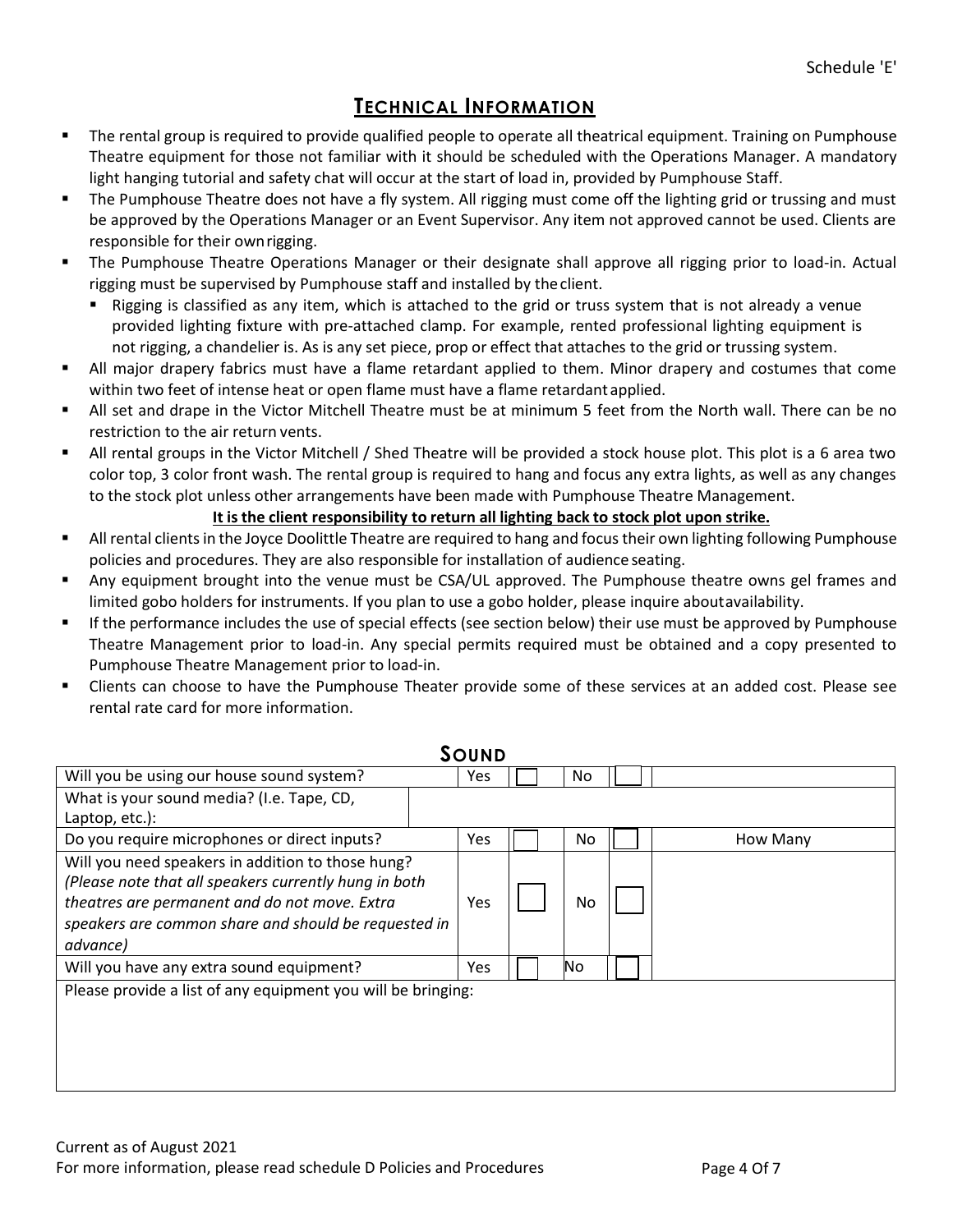# **LIGHTING AND SPECIAL EFFECTS**

| Are you bringing any extra lighting equipment?                                                                                                             | Yes |  | No |  |
|------------------------------------------------------------------------------------------------------------------------------------------------------------|-----|--|----|--|
| All equipment must be CSA/UL approved. This includes, but is not limited practical and effect lighting.<br>Please list any equipment you will be bringing: |     |  |    |  |
|                                                                                                                                                            |     |  |    |  |

Please check or write yes to any of the following special effects that are being requested to be used during the performance for approval. **Any effects in bold not approved cannot be used**, they either require special permits or must be arranged in advance. All items in *italics* require a warning placed in a prominent location. Please contact us a minimum of 4 weeks in advance for more information.

| <b>Firearms (Guns)</b>                                | (Firing and non-firing) |       |                                                | Flame (including candles,<br>matches, lighters, etc.) |                              |         |  | Strobe Light        |  |  |
|-------------------------------------------------------|-------------------------|-------|------------------------------------------------|-------------------------------------------------------|------------------------------|---------|--|---------------------|--|--|
| Pyrotechnics                                          |                         |       | Fog / Haze/Smoke                               |                                                       | Mirror Balls or Black Lights |         |  |                     |  |  |
| Non firearm weapons<br>(swords, blades, razors, etc.) |                         |       | Cigar/Cigarette/Pipe<br><i>*see schedule D</i> |                                                       |                              | Dry Ice |  |                     |  |  |
| <b>Snow Machines</b>                                  |                         | Water |                                                |                                                       | <b>Quantity of Water</b>     |         |  |                     |  |  |
| Glitter/Confetti                                      |                         |       |                                                | <b>Compressed Gas Canisters</b>                       |                              |         |  | <b>Type of Gas:</b> |  |  |
| Please describe any other effects:                    |                         |       |                                                |                                                       |                              |         |  |                     |  |  |

**The Pumphouse Theatre reserves the right to deny any application or to shut down any effect onsite that is deemed unsafe or where proper permits cannot be produced. Any and all Fog, Haze or Smoke, used in the venue must be approved by Pumphouse Theatre Management prior to use. If the use of any effect by the client, causes a dispatched false alarm or causes any damage, they will be charged back any and all costs related.**

## **STAGING, SET AND MASKING**

*Please Note***: As this is a heritage building, screwing into the walls and/or floors is not permitted. There will be a minimum \$100 charge to any group disregarding this rule.**

Will you be requesting any drapery?  $\vert$  Yes  $\vert$   $\vert$   $\vert$   $\vert$   $\vert$   $\vert$   $\vert$  No

#### *Please note: Any damage to drapery will be billed at replacement cost*

Please attach a stage plot indicating, to the best of your ability: Location and size of set elements, Location of masking drapes, Location and purpose of any extra speakers, microphones or direct inputs, and the location of any extra lighting equipment. The submission of a stage plot will allow us to assist you in identifying any conflicts in advance.

**Any set, drape, lighting, audio or prop placement upon load-in, violating any building policy or safety requirements**

### **will be required to be corrected by clients as deemed necessary by staff.**

All set and drape in the Victor Mitchell Theatre must be at **minimum 5 feet** from the North wall.

**There can be no restriction to the air return vents.**

| Have you attached a stage plot?      | ∨ە∨<br>ີ | N0 |      |
|--------------------------------------|----------|----|------|
| $\overline{\phantom{a}}$<br>- -<br>. |          |    | ---- |

**To use any of the Calgary Foundation World Stage Risers (the risers in the shop) as part of your set you must fill out astage riser loan form and submit it to this document. If the form is not properly filled out and submitted, your group will not have access to the Calgary Foundation World Stage Risers. The Pumphouse Theatre cannot guarantee riser availability even with a completed loan form. Once your request is received you will be contacted with regards toavailability.**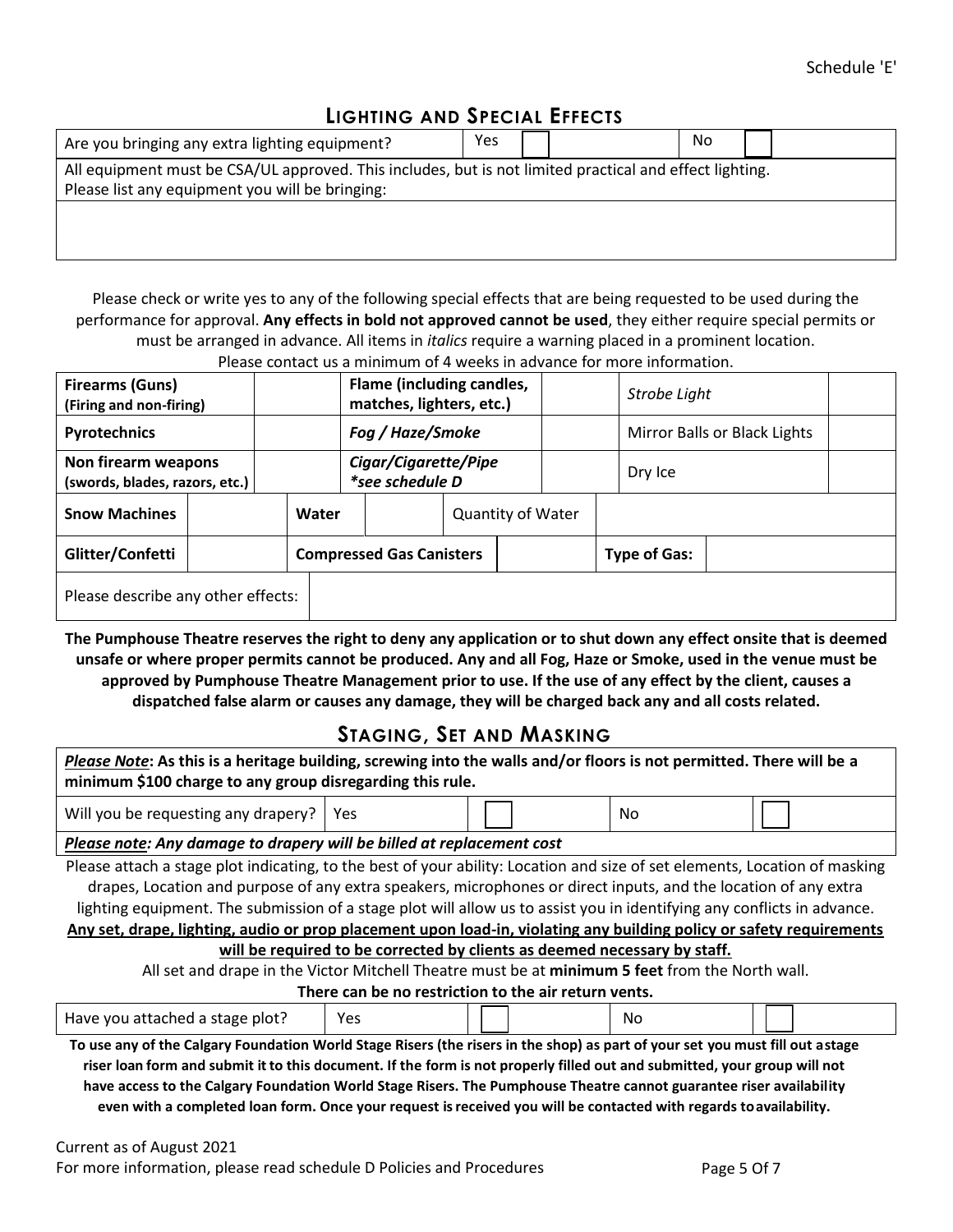## **FRONT OF HOUSE INFORMATION**

*Please note that "will call" tables are only permitted by the front entrance with permission from the Pumphouse.*

| Two tables (2.5' $\times$ 6') are available. How many are requested for the lobby?                                                                                                                                                                                                                                    |            |     |     |     |  |
|-----------------------------------------------------------------------------------------------------------------------------------------------------------------------------------------------------------------------------------------------------------------------------------------------------------------------|------------|-----|-----|-----|--|
| Are you planning any receptions in association with your event?                                                                                                                                                                                                                                                       |            | Yes |     | No. |  |
| Please give a brief description of what you are planning and when/where it will take place:                                                                                                                                                                                                                           |            |     |     |     |  |
|                                                                                                                                                                                                                                                                                                                       |            |     |     |     |  |
|                                                                                                                                                                                                                                                                                                                       |            |     |     |     |  |
|                                                                                                                                                                                                                                                                                                                       |            |     |     |     |  |
|                                                                                                                                                                                                                                                                                                                       |            |     |     |     |  |
|                                                                                                                                                                                                                                                                                                                       |            |     |     |     |  |
|                                                                                                                                                                                                                                                                                                                       |            |     |     |     |  |
| Will you be providing program handouts?                                                                                                                                                                                                                                                                               | <b>Yes</b> |     | No. |     |  |
| Rental clients must either stuff program handouts with copies of Pumphouse marketing materials or print a provided<br>ad as required. If only electronic programs are being provided electronic versions of our marketing can be acquired by<br>emailing admin@pumphousetheatre.ca. see contract for more information |            |     |     |     |  |

## **SHOW RUN INFORMATION**

| <b>Preview Performance Date:</b> | <b>Preview Type:</b>                      | Invited | <b>PWYC</b> |    |  |
|----------------------------------|-------------------------------------------|---------|-------------|----|--|
| <b>Opening Night Date:</b>       | <b>Opening Night Post Show Reception?</b> |         | Yes         | No |  |

| Program length in minutes:  <br>Act 1: |     |  | Act 2: | Act 3: |  |  |
|----------------------------------------|-----|--|--------|--------|--|--|
| Intermission:                          | Yes |  | No     |        |  |  |

#### **Please list any warnings or additional Front of House Concerns:**

(i.e. fog, nudity, language, violence, etc.)